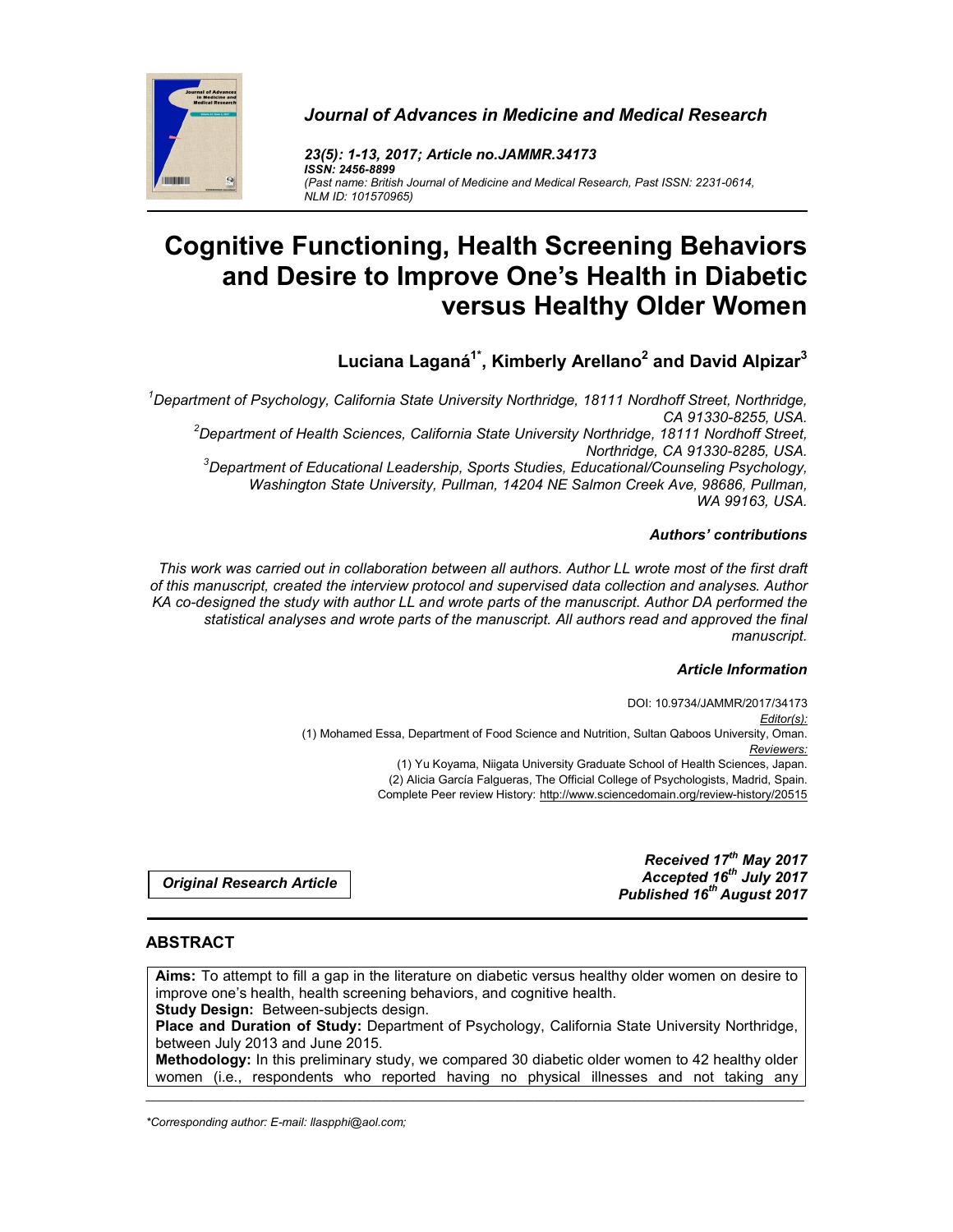medications) on: desire to improve their health (hypothesized as being higher in the diabetes group), receiving mammograms and regular health screenings (analyzed without any hypotheses, due to the lack of evidence on this topic), as well as cognitive functioning (hypothesized as lower in the diabetes group, based on prior research findings). Participants (*N*=72, *mean age*=69.29, *SD*=6.579, a*ge range*=50-90) were multiethnic, non-institutionalized women over the age of 50 residing in Los Angeles County who completed our research packet. The latter contained the first author's demographics list and her original structured interview protocol on older women's health, as well as the well-known Mini-Cog.

**Results:** The results of an Analysis of Variance (ANOVA) showed that, as hypothesized, diabetic women desired to improve their health more than the women in the control group [*F* (1,70)=11.87, *p*<.05, *η<sup>2</sup>* =.15]. Additionally, upon implementing Chi-square analyses, we discovered that diabetic respondents were significantly more likely to receive mammograms  $[X^2(1)=5.87, p<.05]$  and general health screenings [X<sup>2</sup>(1)=4.51, p<.05] than healthy women. Moreover, in contrast with prior literature's findings, cognitive health in the diabetic group obtained marginal significance in an ANOVA as being better than the cognitive health of the control group  $[F(1,68)=3.30, p=.06, \eta^2=.05]$ . **Conclusion:** We have established a significant relationship between diabetes and a) desire to improve one's health and b) health screening behaviors, as well as c) cognitive impairment (at a marginally significant level) among diabetic versus healthy women. This has important clinical and public health implications. Although the findings of prior research suggest that diabetic older women often experience impaired cognitive performance compared to healthy older women, our marginally significant results showed that the opposite is true, at least in our ethnically diverse sample of modest size. Moreover, we found that diabetic older women desired to improve their health significantly more than healthy women and pursued cancer screenings and general health screenings more than their healthy counterpart. The limited size of our sample does not allow for generalizations of our findings. Additional research with larger samples is definitely needed to investigate these topics further.

*Keywords: Diabetes; older women; cognitive functioning; cancer; health screening.* 

## **1. INTRODUCTION AND THEORETICAL FRAMEWORK**

The purpose of this study was to attempt to fill a gap in the literature by comparing diabetic older women to healthy older women regarding their desire to improve health, health screening compliance, and cognitive function. Older adults represent one of the fastest growing age groups in the United States (U.S.), with individuals age 65 or older numbering 43.1 million in 2012 [1]. Between 2012 and 2050, the U.S. will experience considerable growth in its older population [2]. The number of people over the age of 65 is expected to double to more than 70 million by the year 2030, when it will equate to approximately 21% of the U.S. population [1]. This means that nearly one in five U.S. residents will be 65 or older in 2030 [3]. Scholars [4] have also estimated that the percentage of individuals age 65 and older is expected to grow from 15% to 24% between 2014 and 2060. Additionally, women represent the fastest growing segment of the older population, making the aging population in the U.S. composed primarily of women [5]. Thus, it is important to identify factors that could

improve or at least preserve older women's quality of life.

The health status of the older U.S. population has improved over the years both in terms of living longer and remaining functional. In 2011, persons reaching age 65 had an average life expectancy of an additional 19.2 years (20.4 years for women and 17.8 years for men [6]); however, a longer life does not necessarily mean a healthier one. Age is the most consistent risk factor of illness and death across the total population [7]. Older adults are at high risk for developing chronic illnesses and related disabilities. These chronic conditions include diabetes mellitus, arthritis, congestive heart failure, and dementia. It has been estimated that more than 37 million older adults will have to manage more than one chronic condition by 2030 [8]. Consequently, many older adults will likely experience hospitalizations and nursing home admissions. They may also lose the ability to live independently at home. Moreover, chronic conditions remain the leading cause of death among older adults [9].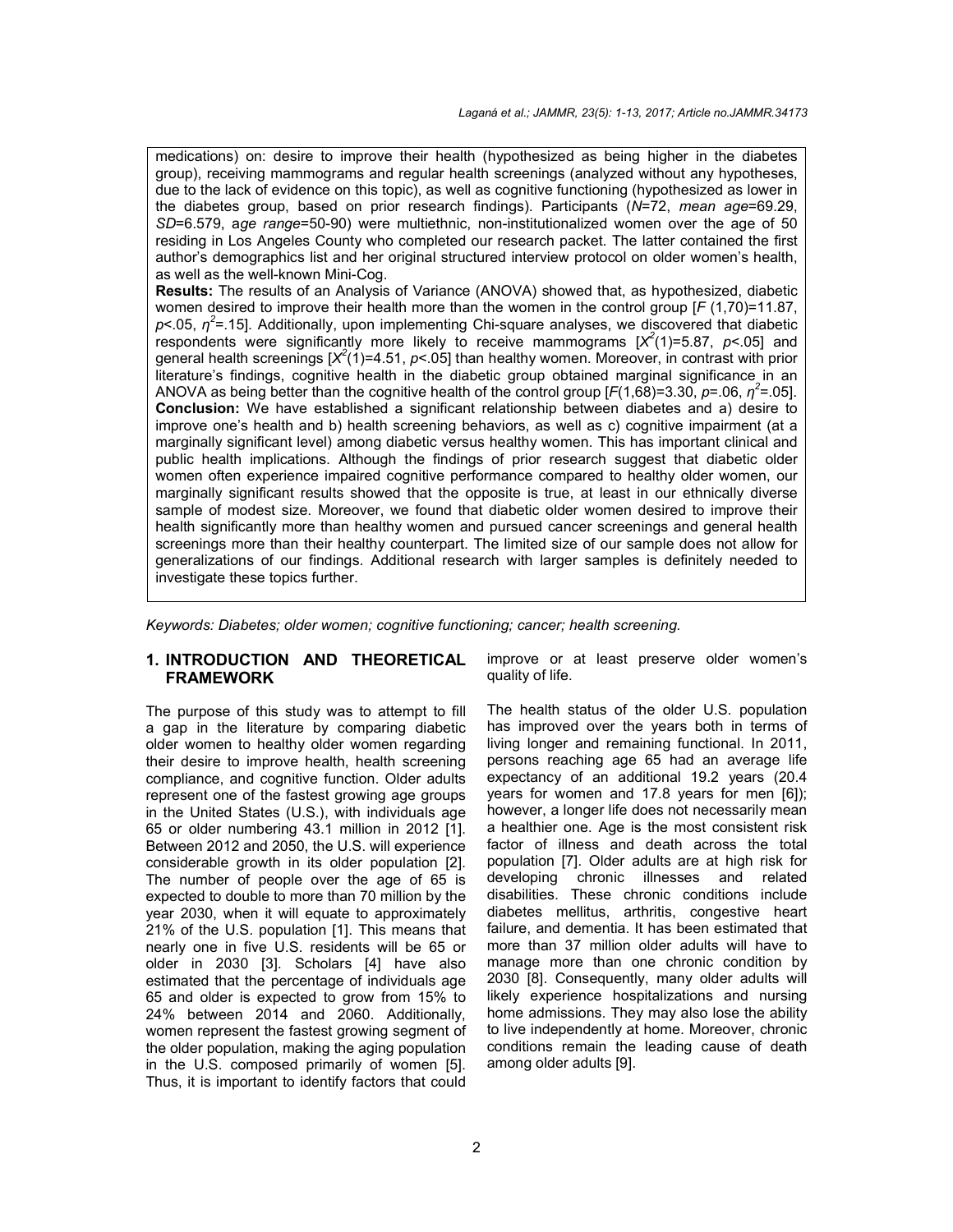In the present study, we investigated the health behaviors, desire to improve one's health as well as the cognitive functioning of diabetic older women as opposed to healthy older women who do not take any medications and report having no illnesses. We chose as a guiding theoretical framework for our study the classic Health Belief Model by Hochbaum [10], which is useful in explaining selfcare activities such as diabetes management recommendations, and has a focus on behavior related to the prevention of the disease. Very briefly, the foundation of this model is that individuals will take action to prevent, control, or treat a health problem if they perceive the problem to be severe in nature, based on their beliefs and attitudes towards health and treatment. However, with advanced age, attitudes and beliefs about health and illness can become negative, yet the perceived severity of the disease often decreases [11]. To target the care and effective management of diabetes in older adults, it is crucial to recognize patients' beliefs and attitudes about behaviors towards their health and illness [12], in line with the Health Belief Model and as done in the present investigation. Thus, research is needed to clarify attitudes and beliefs towards health and health practices such as receiving health screening in healthy older populations as well as in patient populations such as diabetic older women. In the following paragraphs, we have provided a brief summary of the literature on our study's variables of interest.

## **1.1 Diabetes**

Diabetes mellitus (DM), commonly referred to as diabetes, is a group of chronic diseases associated with high levels of blood glucose resulting from deficits in insulin production, insulin action, or both. Diabetes affects an estimated 23.6 million people in the U.S. (7.8%) and only 17.9 million are aware of it [13]. Type 1 and type 2 diabetes are the most common forms of diabetes [14]. Type 1 diabetes, formerly called juvenile or insulin dependent diabetes, is experienced by 5-10% of diabetic patients and typically develops in childhood or early adulthood [15]. In most patients, the age of onset is younger than 30 years. Type 2 diabetes is characterized by insulin resistance and typically occurs later in life; its incidence increases with age, with the risk rising at 45 years old or older [16]. The current prevalence of diabetes in the U.S. peaks at 10-20% around 70 years of age [15]. Additionally, a sedentary

lifestyle can increase the risk of type 2 diabetes [17]. Approximately 80% of people with type 2 diabetes are overweight or obese [16]. Moreover, diabetes is associated with an increased risk for a number of serious, sometimes life-threatening complications; currently, it affects 23.6 million people in the U.S. and is the  $7<sup>th</sup>$  leading cause of death [13]. Diabetes increases the risk of heart disease by 2 to 4 times and lowers life expectancy by up to 15 years [18]. Furthermore, it is the leading cause of kidney failure, lower limb amputations, and adult-onset blindness [13,19]. As the rate of diabetes continues to increase, as many as 1 in 3 American adults will have diabetes in 2050 if present trends continue [20].

# **1.2 Diabetes in Older Adults**

Diabetes is highly prevalent among older adults. According to the American Diabetes Association, approximately 8.6 million adults age 60 or older were affected with diabetes in 2002 [14]. By 2050, the largest increase (336%) in prevalence of diagnosed diabetes will be in individuals 75 years or older [21]. Older adults with diabetes are at especially high risk for developing cardiovascular complications, kidney damage, vision problems, neuropathy, foot problems, and cognitive impairment [22] and make up the largest population seeking care for diabetes [23]. Although the prevalence of diabetes is comparable for both sexes in most populations, among women, diabetes generally has a more devastating impact and is more difficult to control and affects up to 18% of women 65 years or older [24].

## **1.3 Older Adults and Health Screenings**

Older adults are less likely to use preventive health services than younger or middle-aged adults [25]. Their rates of cancer screenings, flu shots, mammograms, and pap smears are typically below recommended levels [26]. Researchers have called for routine preventive health services for older adults including immunizations, screening tests, and counseling to prevent the onset or progression of disease and disability in order to best maintain the health of older adults [27]. Older adults who pursue clinical preventive services and practice healthy behaviors are more likely to remain healthy and functionally independent [28]. Clinical preventive services can help prevent chronic disease, reduce associated complications, and lower functional limitations [29]. However, less than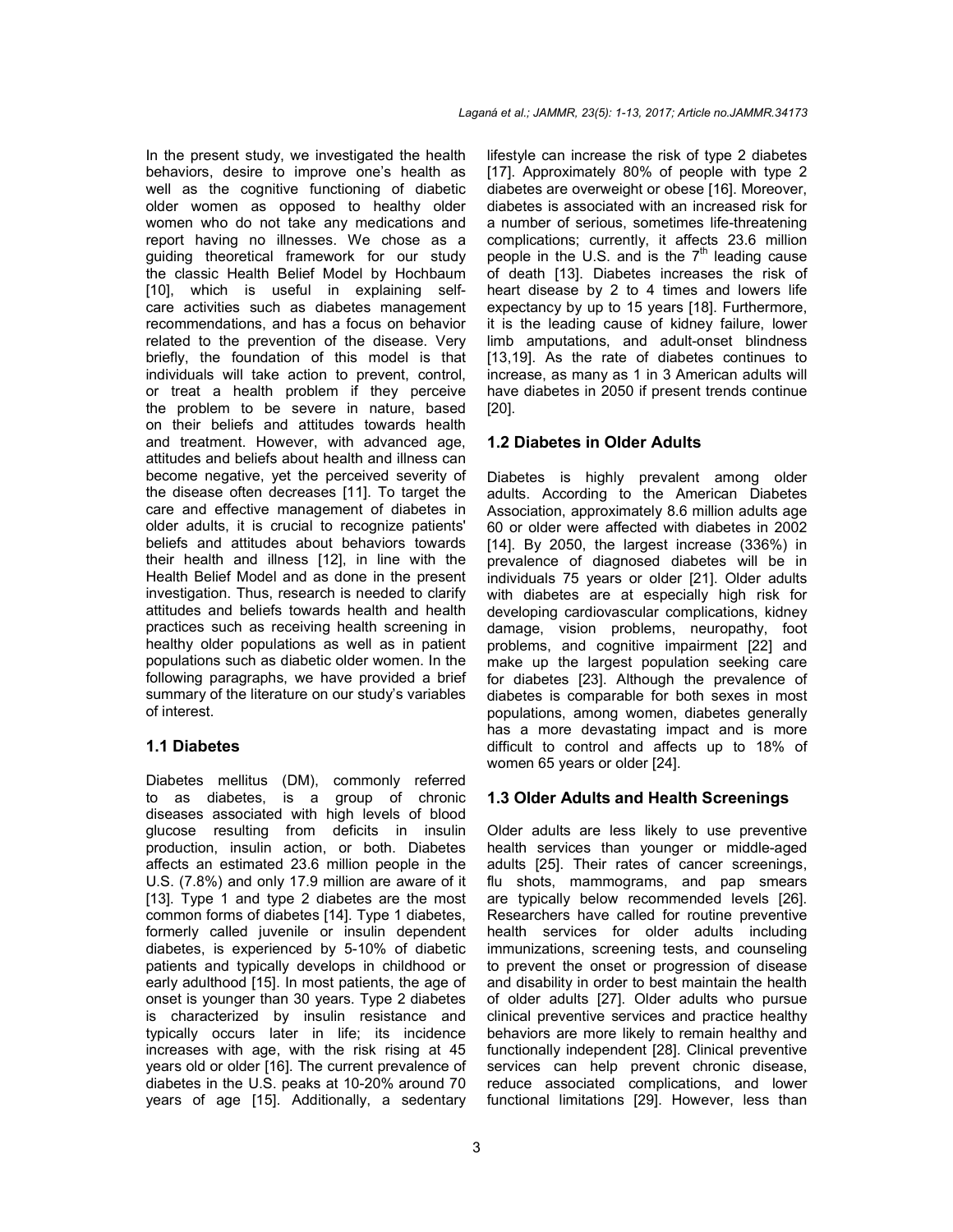half of adults age 65 or older report being up-todate on these services [30]. In a 10-year agenda for improving the Nation's health, Healthy People 2020 recently added as a national objective to increase by 10% the proportion of men (from 46.3% to 50.9%) and women (from 47.9% to 52.7%) age 65 or older who are up to date on the core set of clinical preventive services [30]. These core preventive services include influenza and pneumococcal vaccinations, lipid disorders screening, colorectal cancer screening, diabetes screening and, for women, breast cancer screening.

In general, individuals with known risk factors for diabetes or those with symptoms of possible diabetes complications are targets for screening programs. Given that diabetes is very common in older populations and is associated with significant mortality and morbidity if left untreated, it is recommended that all individuals over the age of 45 should be considered as candidates for screening [31]. Early diagnosis and treatment can delay health problems and prevent complications. Older adults age 65 or above and in good health should be screened for diabetes every three years [32]. Despite regular checkups, fewer than half of adults age 65 or older are up to date with clinical preventive services, including diabetes screening [33]. Unfortunately, approximately a third to half of diabetes patients are undiagnosed, and about a third of type 2 diabetes patients are diagnosed with complications [34]. Furthermore, in data illustrating rates of older adults not receiving preventive health services, 31% of adults age 65 or older without diagnosed diabetes reported not receiving a test for high blood sugar or diabetes within the past three years [13]. To our knowledge, there are no studies on the health screening practices of diabetic versus healthy older women, thus the present study will shed some light on this medical topic.

#### **1.4 Diabetes and Breast Cancer**

In the U.S., breast cancer is the most commonly diagnosed form of cancer for women and is one of the leading causes of women's morbidity and mortality, regardless of ethnic background [35]. Moreover, advancing age is the single most critical risk factor in the development of breast cancer, as one in 10 women over the age of 65 will develop breast cancer [36]. Diabetes has been associated with an increased risk of several types of cancers, including breast cancer. At present, up to 16% of patients with breast cancer who are older than 65 also have diabetes mellitus [32], thus the incidence of both breast cancer and diabetes is quite high in older women. Because diabetes increases the risk of breast cancer and breast cancer mortality, adequate breast cancer screening in older women with diabetes is important. Mammogram screening allows for the early detection of malignancies and has been shown to reduce breast cancer mortality by up to 40% in women between 50 and 69 years of age [37]. Based on these findings, the U.S. Preventive Services Task Force recommends mammogram screening, with or without clinical breast examination, every 1 to 2 years for women age 40 or older [38]. However, the current literature suggests that a significant number of women eligible for screening are not getting regular mammograms. Additionally, mammogram screening rates are lower for women with diabetes, despite more visits to the physician [39]. Similarly, among older diabetic women, the incidence of non-diabetes-related preventive services including mammography screening is lower compared to non-diabetic women [40]. These findings suggest that, in spite of the complexity involved in diabetes care, routine preventive care such as cancer screening is often neglected.

#### **1.5 Diabetes and Cognitive Function**

In addition to diabetes-related complications affecting the kidney, eyes, and peripheral nervous system, the brain of diabetic patients is also affected by the illness. Both older age and diabetes are independently associated with an increased risk of cognitive dysfunction, but the risk is even greater for older adults with diabetes [41]. Considering the importance of self-management behaviors in the treatment of diabetes and the complexity involved in treatment regimens such as blood glucose testing, meal planning, and medication compliance, diabetic patients with cognitive dysfunction may experience difficulty managing their diabetes. Diabetes is associated with lower levels of cognitive function and greater cognitive decline among older women [24]. Research on diabetes as it relates to several aspects of cognitive function among community dwelling women (aged 70 to 78 years) has shown that women with type 2 diabetes a) perform worse than their counterparts on tests measuring cognitive function and b) are twice as likely to achieve a low cognitive score as those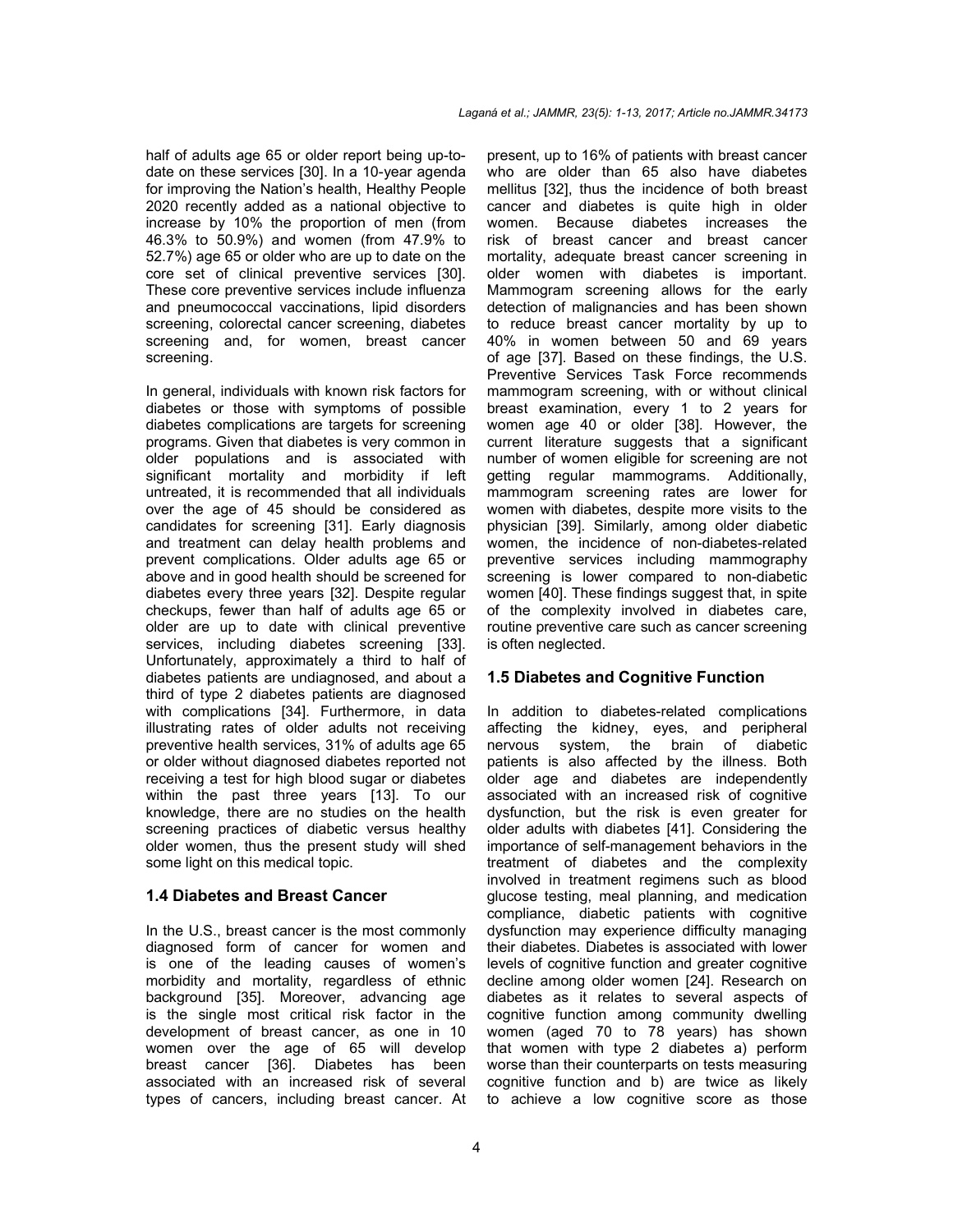without diabetes [42]. Although diabetes may be indicative of cognitive dysfunction in women, there is a lack of studies on diabetic versus healthy older women regarding their cognitive health. Thus, discovering a significant relationship between diabetes and cognitive functioning among older women, as attempted in the present study, would have important clinical and public health implications.

## **1.6 Desire to Improve Health among Older Adults and the Health Belief Model**

Older diabetic patients are expected to switch to a new lifestyle at the moment of diagnosis, have adequate diabetes knowledge and skills, and maintain a positive attitude to prevent complications and decreased quality of life as well as to successfully manage this serious illness. To target the care and effective management of diabetes in older adults, it is crucial to recognize patients' beliefs, behaviors and attitudes related to their health and illness [11], as done in the present study, in which we inquired about desire to improve one's health. Indeed, the aforementioned Health Belief Model [10] is often used in the management of chronic diseases such as diabetes. The health beliefs of diabetic individuals are important factors in health related behaviors. The effective management and control of diabetes requires behavioral compliance including receiving regular health screenings.

Researchers who have used the Health Belief Model and have sampled diabetic patients have reported a significant correlation between people's health related beliefs and attitudes about the disease as well as the behavioral compliance necessary for the treatment of diabetes [43-46]. However, there is a lack of literature focusing on and discussing the health beliefs of the older population in the U.S., especially of older diabetics. Furthermore, because with advanced age attitudes and beliefs about health and illness could understandably become more negative, this could in turn negatively impact older adults' preventative health behaviors, including complying with medical regimens and pursuing health screenings.

To ensure diabetic patients' adoption of positive health behaviors, the health beliefs and attitudes of these patients must be assessed. Thus, the study of attitudes and beliefs about diabetes is important. Yet, to our knowledge, there is no prior published literature examining the health beliefs or the desire to improve health among older diabetic women versus health older women. The growing older population of women from diverse ethnic backgrounds and the high prevalence of diabetes in older age make this research crucial, thus the present study fills a gap in the ethnogeriatric literature.

## **1.7 Hypotheses and Research Question**

Desire to improve one's health was hypothesized as being higher in the diabetes group. Conversely, cognitive function was hypothesized to be lower in the diabetes group, based on available research findings. Moreover, given the paucity of investigations in the area of diabetic older women's health screening practices, we posed two research questions, namely whether receipt of regular health screenings and of mammograms in particular would have been higher among healthy or among diabetic older women.

#### **2. MATERIALS AND METHODS**

#### **2.1 Sample**

A total of 72 women (50 to 90 years of age) participated in this study, which was approved by the Institutional Review Board of California State University, Northridge (CSUN), as part of a larger federally funded study on older women's quality of life. The research participants were noninstitutionalized, community dwelling women living in Los Angeles County, California, an excellent location for gathering an ethnically diverse sample. Thirty participants self-reported having diabetes, and 42 self-reported not having any illnesses and not taking any medications. The characteristics of the sample are illustrated in Table 1. To summarize, age of the participants ranged from 50 to 90 (*SD=*8.175). The mean age was 69.29. The majority of the participants reported being married (52.8%). Over 50% of the population did not attend college. Moreover, about 25% of the sample had a high school diploma at best. The ethnic background of the sample was very diverse and mainly non-European-American. Concerning participants' economic status, about half of the sample reported having an annual household income lower than \$40,000.

#### **2.2 Procedures**

The present study took place between 2013 and 2015 and was conducted in full compliance with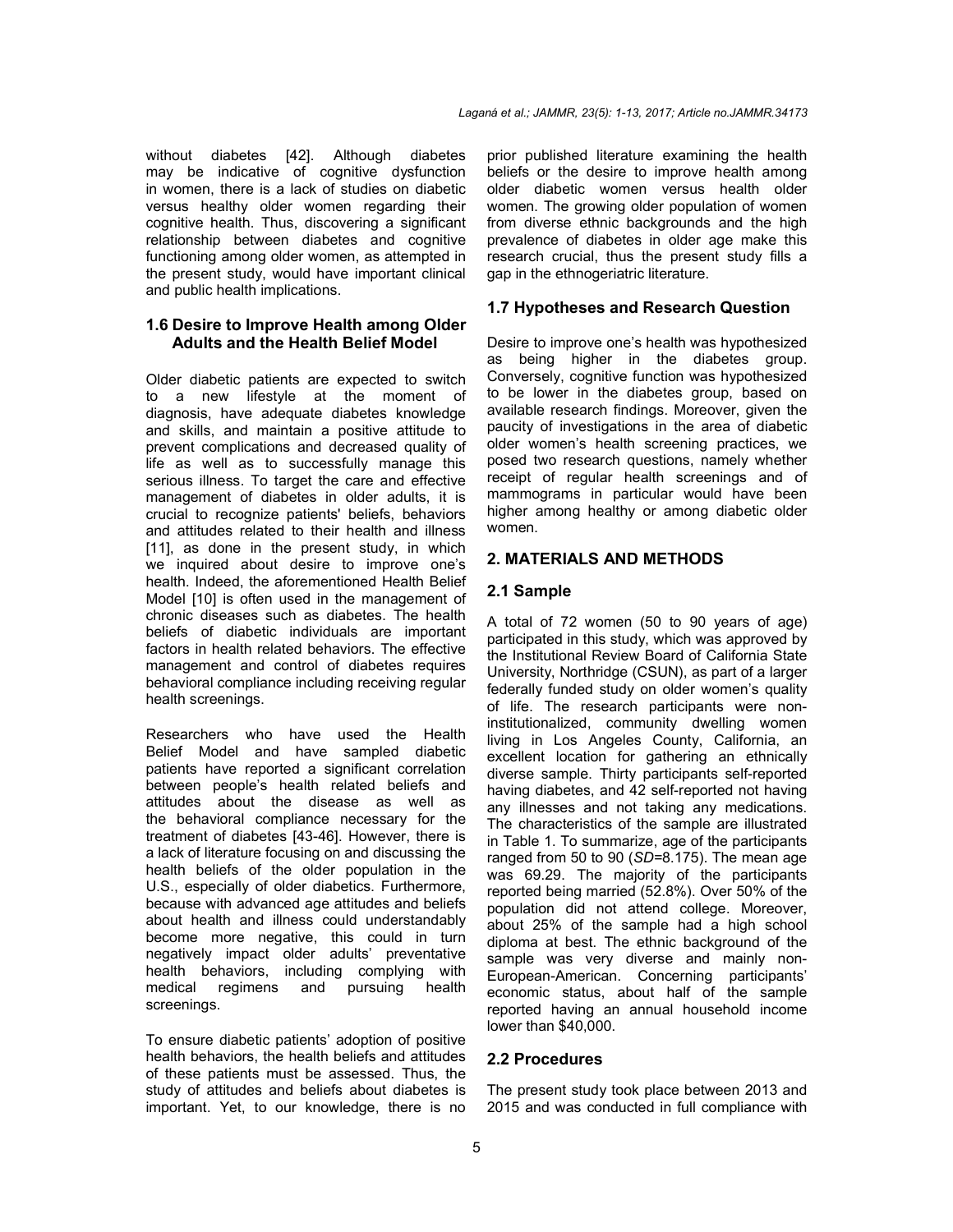the ethical standards concerning research on human participants. Recruitment involved purposive sampling at places such as stores and parks as well as snowball sampling via participants' referrals. Our participants were willing and able to engage in the study and had the right to withdraw from it at any time, as specified in the consent form. We only recruited women who met all the following criteria: a) being at least 50 years of age, in accordance with the definition of the start of older adulthood by agencies such as the Centers for Disease Control and Prevention [47]; b) being able to speak and understand English fluently (to minimize confounding our findings with levels of acculturation); and c) living in a noninstitutionalized setting (to gather a communitydwelling sample). Research assistants (RAs) interviewed eligible participants for about 45 minutes to an hour. This was done in the comfort of participants' homes or at community locations such as schools and libraries. Each woman was assigned a random number between 1 and 500 and the RA assigned to the data collection for the participant in question wrote this number on her research packet.

#### **2.3 Variables Assessed and Corresponding Instruments**

## **2.3.1 Demographics**

Participants' demographic characteristics were quantified through utilization of a simple demographics list that was created by the first author. This list contains 10 items that inquire about respondents' characteristics such as age, educational level, place of birth, employment status, marital status, and income.

#### **2.3.2 Interview protocol**

This protocol was developed by the first author and included the following items that were of interest in the present study:

- Have you ever received a mammogram? If no, why not? If yes, when did you receive the last mammogram?
- Do you regularly receive health screenings? If no, why not? If yes, what types? (To investigate both general check-up and specific health screenings, including mammograms in particular).
- If you could, how much would you like to change your health, in order to feel that you are healthy? (This item was answered on a

0 to 5 Likert scale, with  $0 = \text{not important at}$ all to  $5 =$  important).

#### **2.3.3 The Mini-Cog**

This measure is a simple screening tool that is widely used to detect cognitive impairment [48]. It only takes three minutes to administer it; this short administration time is an advantage when wanting to quickly screen for dementia in the older adult population. The Mini-Cog uses a three-item recall test for memory and a simple scored clock-drawing test (CDT). The CDT component of the Mini-Cog is often used to screen for cognitive impairment and allows clinicians to rapidly assess numerous cognitive domains including memory, language comprehension, visual-motor skills, and executive function and to obtain a visible record of both normal and impaired performance that can be tracked over time. Available empirical evidence supports this tool's validity with ethnically diverse older adult populations as being just as strong as or even better than longer established cognitive screening tests for use with multi-ethnic populations [49]. Via using this measure, participants are assessed on three items and asked to repeat back and remember those items. Participants are then asked to draw a clock face with all of the numbers, and then draw in the hands of the clock to indicate a certain time. The clock drawing test in particular has been widely used in clinical neuropsychological practice [50]. After a participant has drawn the clock face, this person is asked to repeat back the three items that were previously mentioned. The test is scored as follows: Recall of 0 items indicates cognitive impairment. Recall of 1-2 items with an abnormal clock face indicates cognitive impairment. Recall of 1-2 items with a normal clock indicates no cognitive impairment. Recall of 3 items indicates no cognitive impairment. The clock face is considered normal if all numbers are present in the correct sequence and position, and the hands readably display the requested time.

# **2.4 Analytic Strategy**

Our data met required assumptions (e.g., normality, absence of outliers and multi-collinearity) for the analyses. In our variables, only cognitive function had a few missing values, less than 2 percent. To handle this situation, we chose among a number of acceptable procedures (including mean imputation or deleting the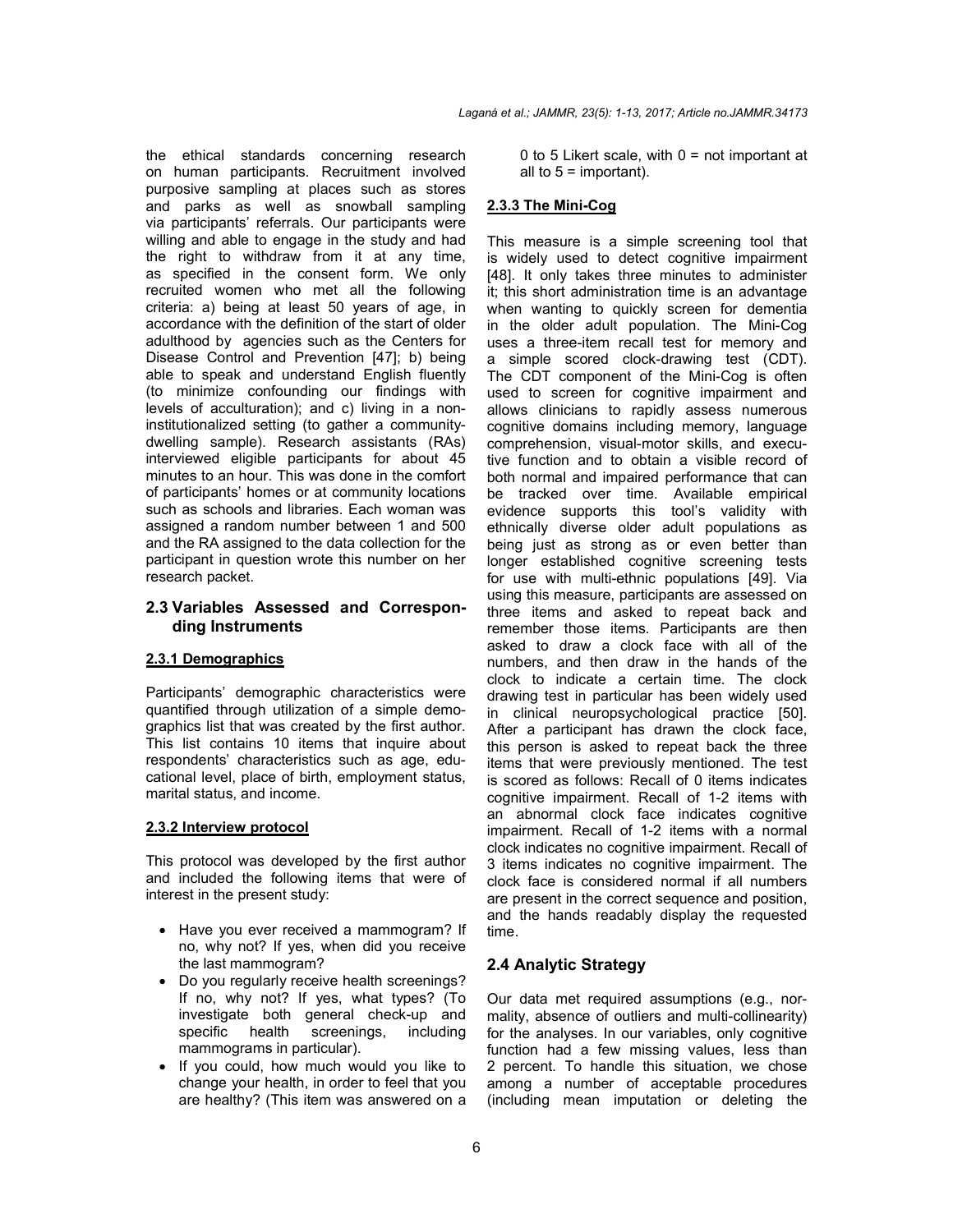cases); as suggested by Tabachnick and Fidell [51], we deleted these few cases. Next, we performed multiple statistical analyses to test some of our hypotheses using SPSS. We conducted two one-way Analyses of Variance (ANOVAs) to examine group differences on desire to improve health and cognitive function. For the cognitive variable, age could have been a confounding factor, given that cognitive decline is common as people age [52], thus we needed to test for significant age differences between the two groups. In this regard, a one-way ANOVA revealed that respondents with diabetes were not significantly different on age than the control participants [*F*(1,70)=1.538, *p*=.219]. Hence, age was not included as a control variable. To test our two research questions concerning health screenings, we conducted a set of two Chisquares to examine group differences on receiving regular health screenings and receiving mammograms (both assessed via asking yes or no responses, to minimize fatiguing older women with extensive questioning). To evaluate the significance of each analysis, we chose  $\alpha = .05$ . Also, we reported Cohen's *d* for each of the

analyses. Cohen's *d* values were evaluated via following the traditional Cohen's criteria [53]: small (2≤ *d* ≤.5), medium (.5≤ *d* ≤.8), and large  $(d ≥ .8)$ .

# **3. RESULTS**

Table 2 displays the results of the two ANOVAs. This table shows that, for the first ANOVA, respondents in the diabetes group desired to improve their health significantly more than the control group  $[F (1,70)=11.87, p<.05, \eta^2= .15,$ Cohen's *d* = .85], as depicted in Fig. 1. The effect size was large. Concerning group differences in cognitive function, as illustrated in Fig. 2, we obtained marginal significance in the second ANOVA, with diabetic older women having better (*not worse*) cognitive functioning than their healthy counterpart  $[F(1,68)=3.30, p=.07, \eta^2=.05,$ Cohen's *d* =.44]. The effect size was small.

Chi-square analyses were conducted regarding health status differences on health screenings. Results of the two Chi-square analyses are displayed in Table 3 and illustrated in

| Variables                | Frequency | %    | Range | М     | <b>SD</b> |
|--------------------------|-----------|------|-------|-------|-----------|
| Age                      |           |      | 50-90 | 69.29 | 8.175     |
| <b>Married status</b>    |           |      |       |       |           |
| Yes                      | 38        | 52.8 |       |       |           |
| No.                      | 34        | 47.2 |       |       |           |
| <b>Race/Ethnicity</b>    |           |      |       |       |           |
| Black/African American   | 5         | 6.9  |       |       |           |
| Asian American           | 11        | 15.3 |       |       |           |
| Mexican American         | 7         | 9.7  |       |       |           |
| Other Hispanic/Latino    | 7         | 9.7  |       |       |           |
| European American        | 34        | 47.2 |       |       |           |
| Other/Mixed              | 8         | 11.1 |       |       |           |
| <b>Education</b>         |           |      |       |       |           |
| Less than high school    | 13        | 18.1 |       |       |           |
| Graduated high school    | 18        | 25   |       |       |           |
| Completed trade school   | 8         | 11.1 |       |       |           |
| Some college             | 16        | 22.2 |       |       |           |
| Bachelor's degree        | 11        | 15.3 |       |       |           |
| Some graduate school     | 2         | 2.8  |       |       |           |
| Master's degree          | 3         | 4.2  |       |       |           |
| Ph.D., M.D., and/or J.D. |           | 1.4  |       |       |           |

**Table 1. Description of participants' characteristics**

#### **Table 2. ANOVA results**

| Wanting to Improve Health           |        |     |  |
|-------------------------------------|--------|-----|--|
| Diabetes vs. no diabetes            | 11 87* | .15 |  |
| <b>Cognitive Functioning Scores</b> |        |     |  |
| Diabetes vs. no diabetes            | 3.30   | .05 |  |

*Note: Significance indicated by \* p<.05*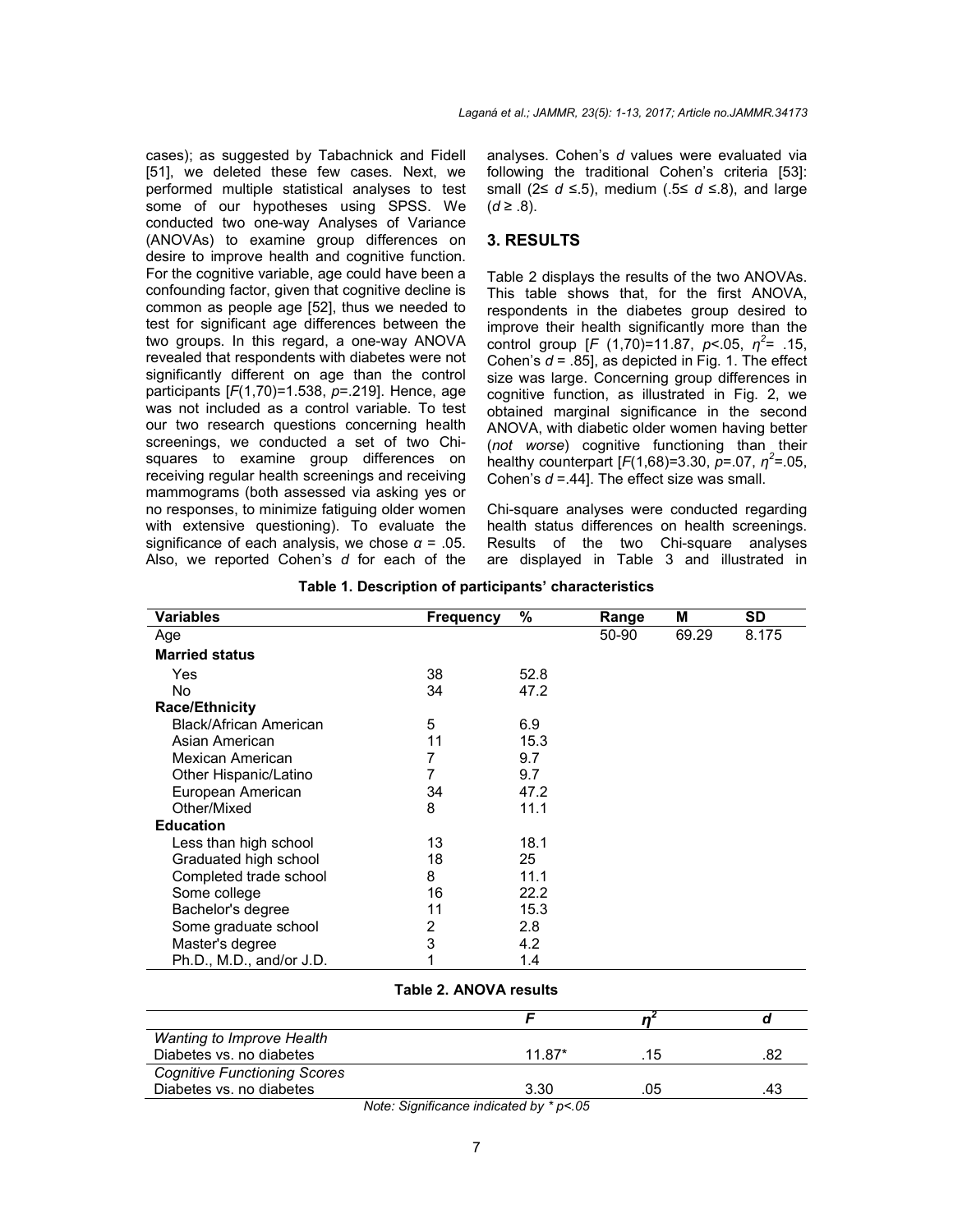Figs. 3 and 4. Interestingly, the diabetes respondents were significantly *more* likely to receive regular mammograms  $[X^2(1) = 5.87]$ ,  $p$ <.05, Cohen's  $d$  = .60] as well as general health screenings [*X2* (1)=4.51, *p*<.05, Cohen's *d*= .52]. Both effect sizes were medium.

| <b>Receiving Mammograms</b>        |         |      |     |  |  |  |
|------------------------------------|---------|------|-----|--|--|--|
| Diabetes vs. no diabetes           | $5.87*$ | .015 | .60 |  |  |  |
| <b>Receiving Health Screenings</b> |         |      |     |  |  |  |
| Diabetes vs. no diabetes           | $4.51*$ | .034 | 52  |  |  |  |
| $N = 0$                            |         |      |     |  |  |  |





Fig. 1. Graphic representation of desire to improve health results by group



**Fig. 2. Graphic representation of cognitive functioning results by group**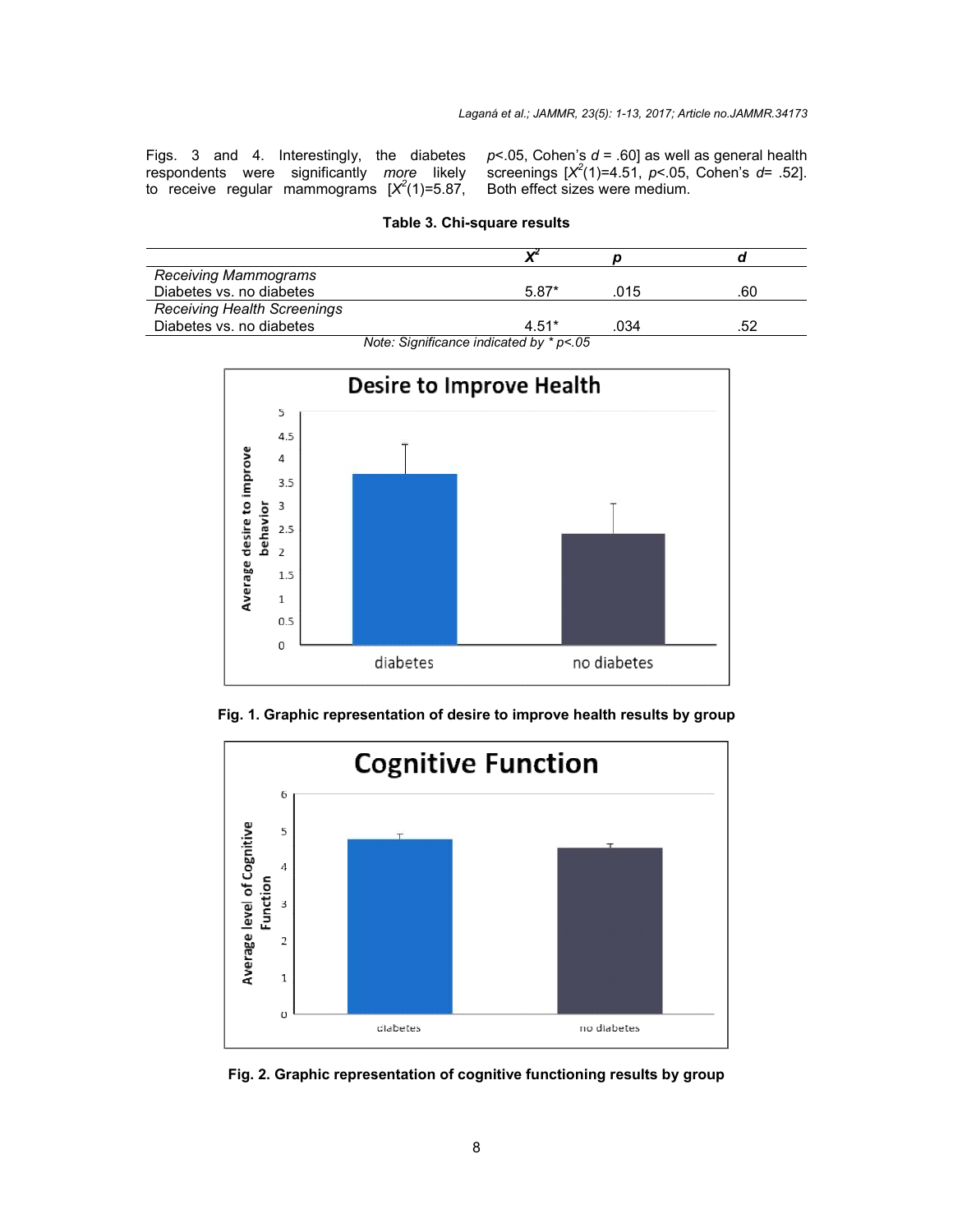

**Fig. 3. Graphic representation of mammogram results by group**



**Fig. 4. Graphic representation of general health screening results by group Graphic Fig. 4. Graphic representation of general health screening results by group**

#### **4. DISCUSSION**

In this study, we found that diabetic older women were significantly more likely to desire to improve their health, as expected, given their serious health condition. Also, they had better cognitive function at a marginal significance serious health condition. Also, they had better<br>cognitive function at a marginal significance<br>level. Perhaps, the diabetes group was receiving more health care that was reflected in better cognitive care but, to our knowledge, there is no prior empirical evidence supporting this finding in the literature. According to the results of previous studies, diabetes is associated with lower levels of cognitive function and greater cognitive decline among older women, but this was not the evidence supporting tl<br>‹ccording to the resultః<br>es is associated with

case in the present study. Considering the importance and complexity of self-management behaviors in the treatment of diabetes, lower cognitive function represents a significant threat to the ability of older women to follow health care advice and keep their diabetes in check. Our results, which are in need of duplication before drawing definite conclusions on this topic, suggest that adequate management of diabetes may help or prevent cognitive decline, at least to some degree. behaviors in the treatment of diabetes, lower<br>cognitive function represents a significant threat<br>to the ability of older women to follow health<br>care advice and keep their diabetes in check. diabetes<br>t least to<br><sub>ors</sub> on a

Also, possibly due to consulting doctors on a regular basis for their health condition, diabetic older women were significantly more likely to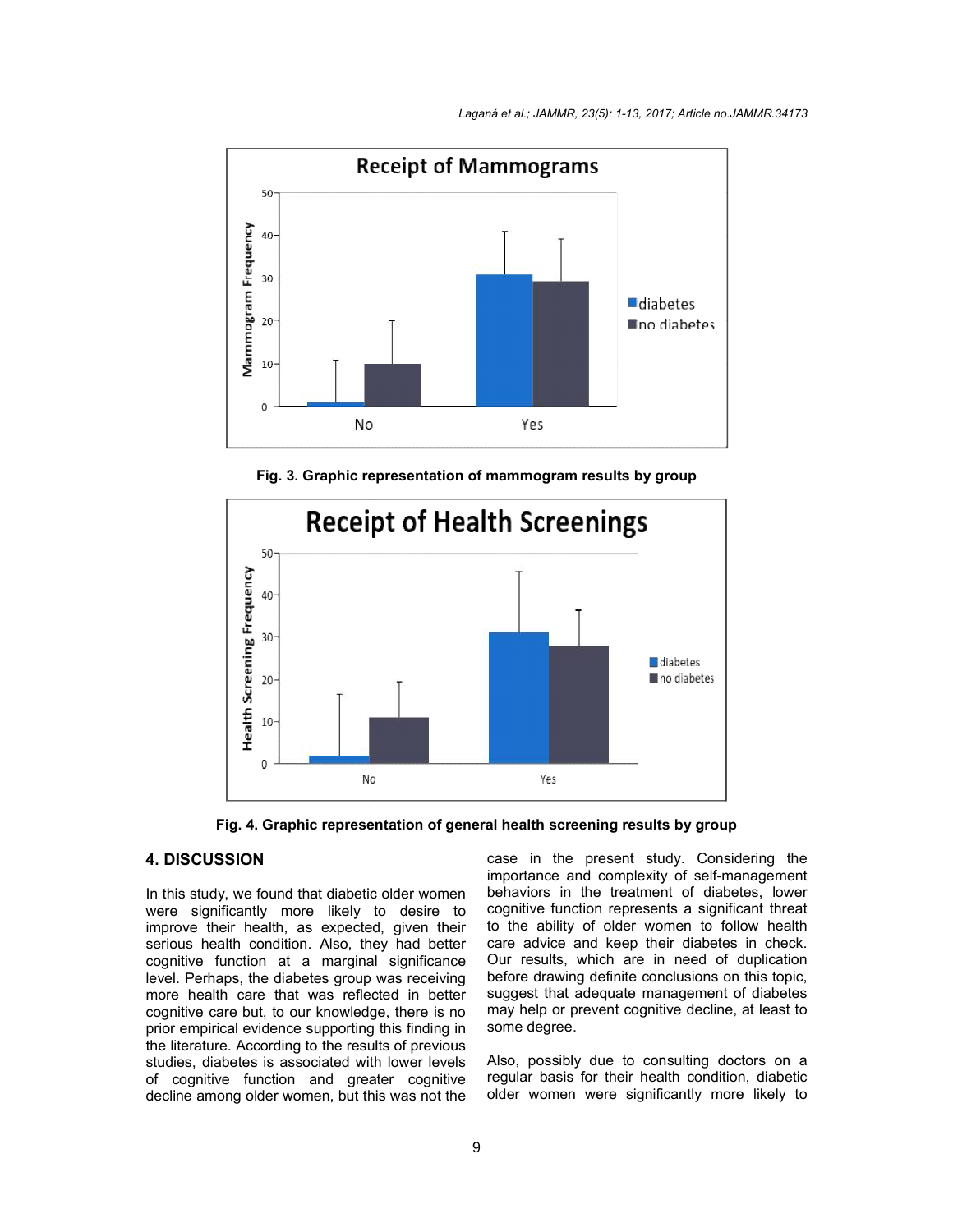receive mammograms as well as general health screenings. These results contradict those of previous studies stating that older diabetic women are less likely to pursue non-diabetes related preventive services such as general health and mammogram screenings. Indeed, in spite of the fact that researchers have suggested that routine non-diabetes-related preventive services are usually neglected by older diabetic women, as a new diagnosis of diabetes is made, older women undergo many tests and general health exams, which may include breast cancer screening with mammograms. Our interview questions did not include the date of diabetes diagnosis, thus we could not ascertain whether our diabetic respondents a) had received health screenings due to being recently diagnosed with diabetes and thus were assessed in their health more thoroughly than their counterparts, or b) regardless of the time of diagnosis, they were still making sure that their health was under control by pursuing regular health screenings, more so than the older women who were not taking any medications at all and reported having no illnesses, i.e., our control group. Future research should investigate this issue further.

The results of this study, if duplicated in future research on larger samples, could play a positive role in the care and effective management of diabetes in older women. According to the Health Belief Model described earlier [10], individuals tend to take action in order to take care of health problems once they believe that the problem is serious, based on their beliefs and attitudes related to health and treatment. However, as previously mentioned, with advanced age, attitudes and beliefs about health can become negative, while the ways in which individuals conceptualize the consequences of a serious health event or outcome, such as a diagnosis of diabetes, decrease in severity, with older adults attributing their health problems mainly to older age. The findings of the present study seem to somewhat contradict the Health Belief Model; this could be a by-product of the abovementioned issues, but more research including ethnically diverse older women is certainly needed on this topic. Our findings support our hypothesis stating that older diabetic women have as stronger desire to improve their health. It is likely that these women perceived their diagnosis to be severe in nature, which was reflected in their strong desire to improve their health (regardless of their age). Again, more studies are needed in order to clarify the reasons for our research findings.

This investigation adds to the understanding of the cognitive function and health behaviors of diabetic older women; however, several limitations to the study exist. For instance, our sample was comprised exclusively of older women from Los Angeles County, which limits the generalizability of our findings. The use of self-report data also limited our study, as our data was subjective/not independently verified; however, most of the studies in this area were conducted using self-report measures as well. Also, the data in our study did not permit us to separately analyze type 1 versus type 2 diabetes, which may be differently associated with worse cognitive health outcomes. In addition, duration of diabetes could influence receipt of health screenings among older diabetic women, which, as already mentioned, was not evaluated in the present study. Finally, we did not examine the role of patient characteristics that may have affected receipt of health screenings such as lifestyle, obesity, and cultural factors.

#### **5. CONCLUSIONS**

As suggested by the findings of this preliminary investigation, when it comes to receiving health screenings and, at a marginally significant level, in regard to cognitive functioning, older diabetic women are faring better than older women who do not take any medications a nd report having no chronic health conditions. Furthermore, diabetic women intended to improve their health significantly more than their healthy counterpart. More research is certainly needed on diabetic older women from diverse ethnic backgrounds to corroborate the present pilot findings, which contribute to filling a gap in the existing medical literature. Our results contradict those of prior studies in which it was reported that routine preventive care such as regular health screenings and cancer screening are typically neglected by older adults living with diabetes. Given the modest sample size of our sample and the other limitations of this investigation, more research is needed to understand whether and how the treatment of older women with diabetes influences cognitive function.

#### **CONSENT**

The authors declare that written informed consent was obtained from the research participants for publication of this empirical study.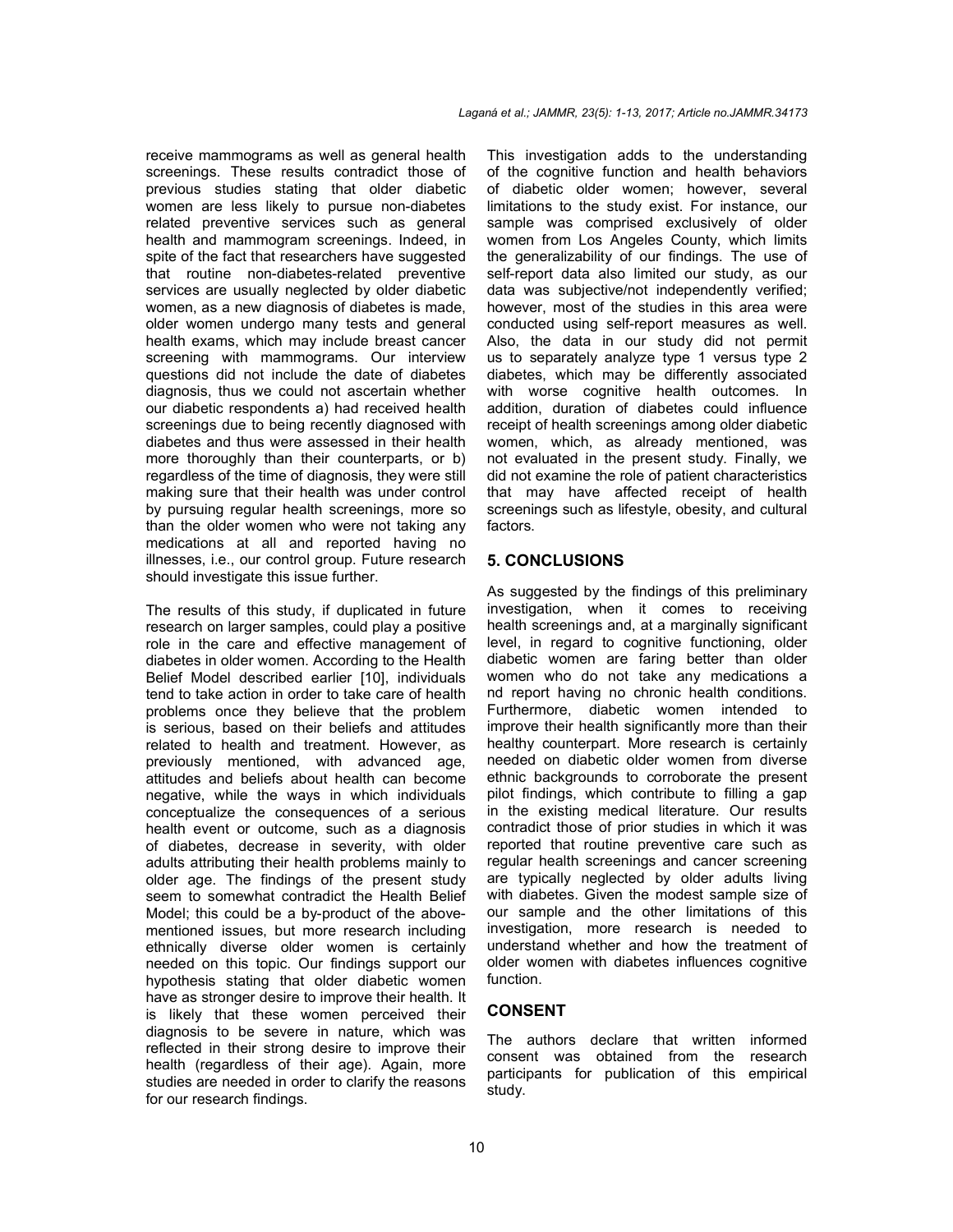## **ETHICAL APPROVAL**

As previously mentioned, the authors obtained all necessary ethical approvals from the CSUN Institutional Review Board (IRB). This confirms either that this study is not against the public interest, or that the release of information is allowed by legislation.

# **ACKNOWLEDGEMENTS**

This research was supported by a grant from the National Institute of General Medical Sciences, award number 1 SC3 GM 094075-01, Luciana Lagana', Principal Investigator. The study's sponsor had no involvement in the study design, collection, analyses and interpretation of data, as well as in the writing of the manuscript. Thus, the content of this article is solely the responsibility of the authors and does not necessarily represent the official views of the National Institute of General Medical Sciences. The first author thanks the students in her gerontology classes for their assistance with data collection.

# **COMPETING INTERESTS**

Authors have declared that no competing interests exist.

# **REFERENCES**

1. US Department of Health and Human Services. Administration on aging. A profile of older Americans; 2013.

(Accessed January 24, 2017)

Available:http://www.aging.ca.gov/docs/Da taAndStatistics/Statistics/OtherStatistics/Pr ofile\_of\_Older\_Americans\_2013.pdf

- 2. Ortman JM, Velkoff VA, Hogan H. An aging nation: The older population in the United States. Washington, DC: US Census Bureau. 2014;25-1140.
- 3. Vincent GK, Velkoff VA. The next four decades: The older population in the United States: 2010 to 2050. US Department of Commerce, Economics and Statistics Administration, US Census Bureau; 2010.

(Accessed January 28, 2017)

Available:https://www.census.gov/prod/201 0pubs/p25-1138.pdf

4. Colby SL, Ortman JM. Projections of the size and composition of the US population: 2014 to 2060. Curr Popul Rep. 2015;25- 1143.

- 5. Jacobsen LA, Kent M, Lee M, Mather M. America's aging population. Popul Bull. 2011;66(1):1-20.
- 6. A Profile of Older Americans: 2012. Administration on Aging. Administration for Community Living. U.S. Department of Health and Human Services. (Accessed February 11, 2017) Available:https://www.aging.ca.gov/docs/D ataAndStatistics/Statistics/OtherStatistics/ Profile of Older Americans 2012.pdf
- 7. McKenzie JF, Pinger RR. An introduction to community and public health  $(8<sup>th</sup>$  ed.). Boston, MA: Jones & Bartlett Learning; 2015.
- 8. American Hospital Association. When I'm 64: How boomers will change health care. Chicago, Ill: American Hospital Association; 2007. (Accessed February 4, 2017) Available:http://www.aha.org/content/00- 10/070508-boomerreport.pdf
- 9. Kramarow E, Lubitz J, Lentzner H, Gorina Y. Trends in the health of older Americans, 1970–2005. Health Affair. 2007;26(5): 1417-25.
- 10. Hochbaum GM. Public participation in medical screening programs: A sociopsychological study. US Department of Health, Education, and Welfare, Public Health Service, Bureau of State Services, Division of Special Health Services, Tuberculosis Program; 1958.
- 11. Ağralı H, Akyar I. Older diabetic patients' attitudes and beliefs about health and illness. J Clin Nurs. 2014;23(21-22):3077- 86.
- 12. Hannah JB, Alberts J. Motivators and barriers to attending a diabetes education class and its impact on beliefs, behaviors, and control over diabetes. Geriatr Nurs. 2005;26(1):50.
- 13. Centers for Disease Control and Prevention. National diabetes fact sheet: General information and national estimates on diabetes in the United States, 2007. U.S. Department of Health and Human Services; 2007. (Accessed February 11, 2017)

Available:https://www.cdc.gov/diabetes/pu bs/pdf/ndfs\_2011.pdf

- 14. American Diabetes Association. Diagnosis and classification of diabetes mellitus. Diabetes Care. 2005;28(1):37-42.
- 15. Biessels GJ, Deary IJ, Ryan CM. Cognition and diabetes: A lifespan perspective. Lancet Neurol. 2008;7(2):184-90.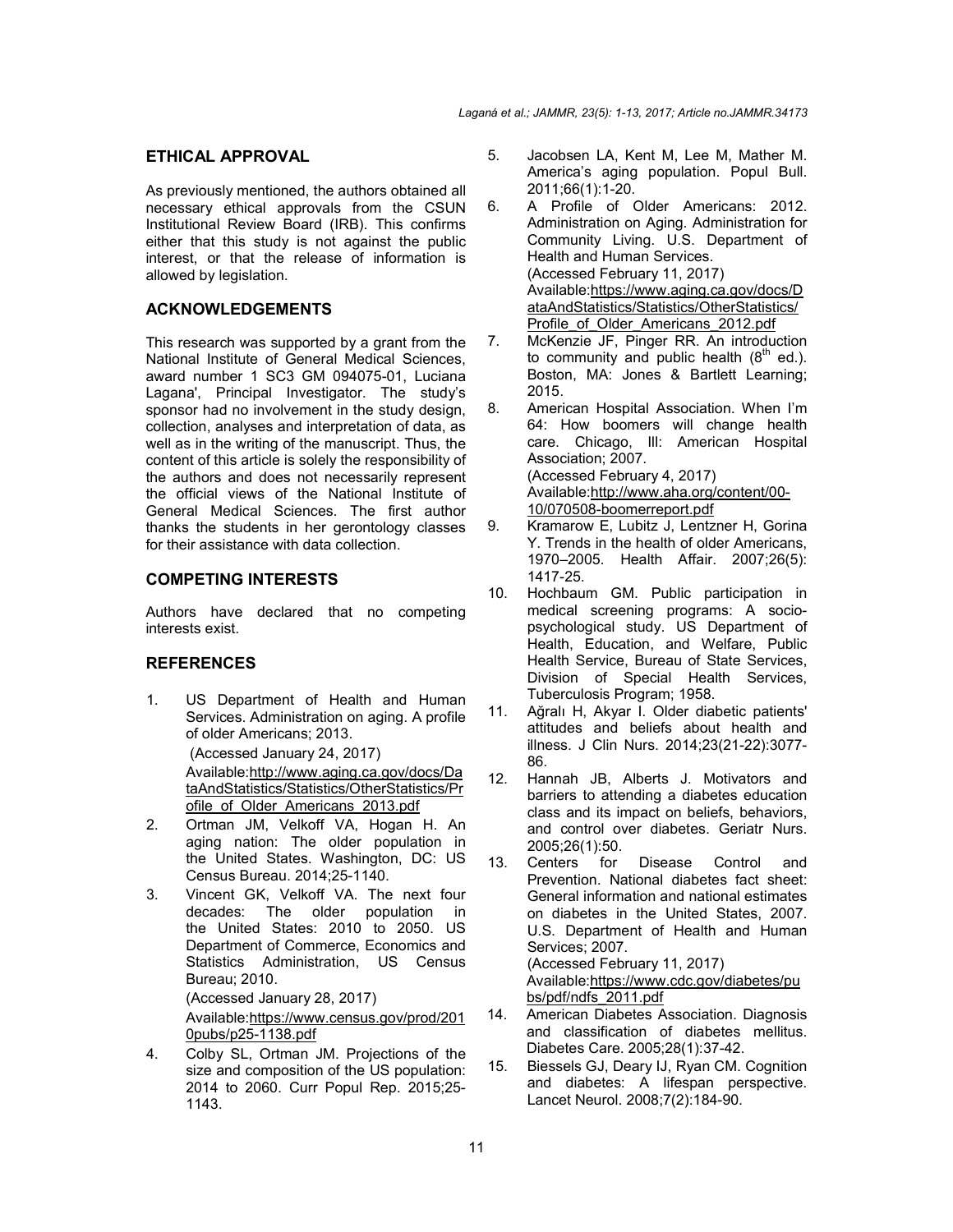- 16. National Institutes of Diabetes and Digestive and Kidney Diseases. Am I at risk? U.S. Department of Health and Human Services; 2012. (Accessed February 11, 2017) Available:https://www.niddk.nih.gov/healthinformation/health-communicationprograms/ndep/am-i-atrisk/Pages/index.aspx.
- 17. Hu FB. Sedentary lifestyle and risk of obesity and type 2 diabetes. Lipids. 2003; 38(2):103-08.
- 18. Healthy People. Diabetes. Office of Disease Prevention and Health Promotion. U.S. Department of Health and Human Services; 2015. (Accessed February 11, 2017) Available:https://health.gov/ourwork/healthy-people/ 19. Portuese E, Orchard T. Mortality in
- insulin-dependent diabetes. In Diabetes in America. 2<sup>nd</sup> ed. Harris MI, Cowie CC, Stern MP, Boyko EJ, Reiber GE, Bennett PH, Eds. Washington, DC, U.S. Govt. Printing Office. 1995;221–32.
- 20. Boyle JP, Thompson TJ, Gregg EW, Barker LE, Williamson DF. Projection of the year 2050 burden of diabetes in the US adult population: Dynamic modeling of incidence, mortality, and prediabetes prevalence. Popul Health Metr. 2010;8(1): 29.
- 21. Boyle JP, Honeycutt AA, Narayan KV, Hoerger TJ, Geiss LS, Chen H, Thompson TJ. Projection of diabetes burden through 2050. Diabetes Care. 2001;24(11):1936- 40.
- 22. Berkman B, editor. Handbook of social work in health and aging. Oxford University Press; 2006.
- 23. Briscoe V. Listening to older adults' values and preferences for type 2 diabetes care: A qualitative study. Diabetes Spectr. 2014; 27(1):44-49.
- 24. Gregg EW, Yaffe K, Cauley JA, Rolka DB, Blackwell TL, Narayan KV, Cummings SR. Is diabetes associated with cognitive impairment and cognitive decline among older women? Arch Intern Med. 2000; 160(2):174-80.
- 25. Kim ES, Moored KD, Giasson HL, Smith J. Satisfaction with aging and use of preventive health services. Prev Med. 2014;69:176-80.
- 26. Wooten KG, Wortley PM, Singleton JA, Euler GL. Perceptions matter: beliefs about

influenza vaccine and vaccination behavior among elderly white, black and Hispanic Americans. Vaccine. 2012;30(48):6927-34.

- 27. Shenson D, Bolen J, Seeff L, Blackman D, Adams M. Are older adults up-to-date with cancer screening and vaccinations? Prev Chronic Dis. 2005;2(3). (Accessed March 19, 2017) Available:https://www.cdc.gov/pcd/issues/2 005/jul/pdf/05\_0021.pdf
- 28. Crankshaw E, Rabiner D, O'Keeffe J. An overview of programs and initiatives sponsored by DHHS to promote healthy aging. A background paper for the blueprint on aging for the 21<sup>st</sup> century technical advisory (TAG) meeting. Atlanta, GA: US Department of Health and Human Services, Centers for Disease Control and Prevention; 2002.

29. Cohen JT, Neumann PJ. The cost savings and cost-effectiveness of clinical preventive care. Synth Proj Res Synth Rep. 2009;18.

(Accessed March 10 2017) Available:https://www.researchgate.net/pro file/Joshua\_Cohen2/publication/51766836 Cost savings and cost-

effectiveness of clinical preventive care/l inks/00b7d531db2f34c84d000000.pdf

- 30. Healthy People. Older adults. Office of Disease Prevention and Health Promotion. U.S. Department of Health and Human Services; 2015. (Accessed March 10, 2017) Available:https://www.healthypeople.gov/2 020/topics-objectives/topic/older-adults
- 31. Mooradian AD, McLaughlin S, Boyer CC, Winter J. Diabetes care for older adults. Diabetes Spectr. 1999;12(2):70-77.
- 32. Kiderlen M, de Glas NA, Bastiaannet E, Engels CC, van de Water W, de Craen AJ, Portielje JE, van De Velde CJ, Liefers GJ. Diabetes in relation to breast cancer relapse and all-cause mortality in elderly breast cancer patients: A FOCUS study analysis. Ann Oncol. 2013;24(12): 3011-6.
- 33. Benson WF, Aldrich N. CDC focuses on need for older adults to receive clinical preventive services. Critical Issue Brief. Atlanta, GA: Centers for Disease Control & Prevention; 2012. (Accessed March 10, 2017) Available:https://www.cdc.gov/aging/pdf/cp s-clinical-preventive-services.pdf
- 34. Kim H, Lee M, Kim H, Lee K, Chang S, Kim V, Myong JP, Jeon S. Factors affecting diabetic screening behavior of